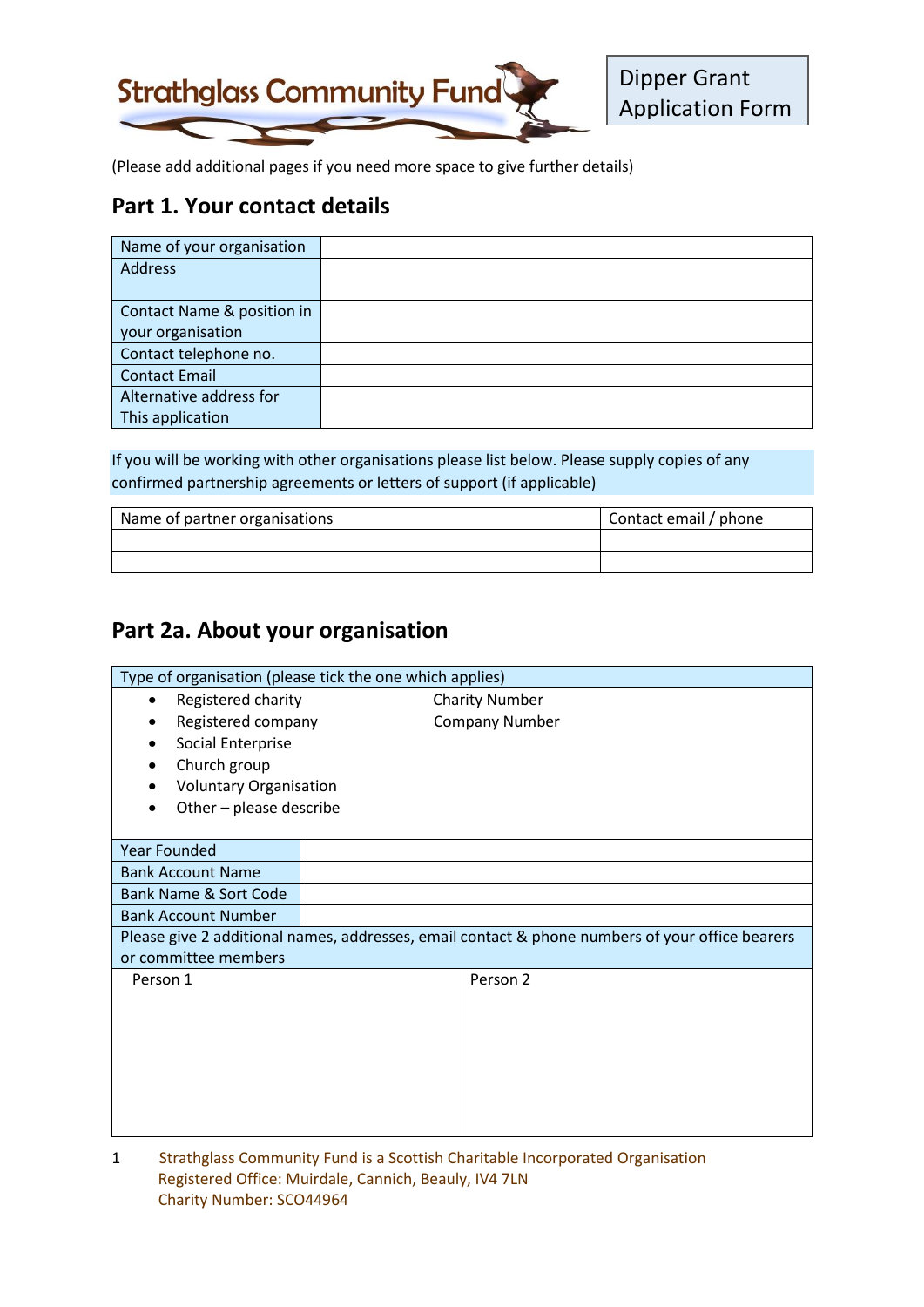| <b>Strathglass Community Fund</b> |  |
|-----------------------------------|--|
|                                   |  |

| Part 2 b For existing groups only:    |                                                                                                |
|---------------------------------------|------------------------------------------------------------------------------------------------|
|                                       | Please give a brief history of your group's track record and recent achievements / work in the |
| community.                            |                                                                                                |
|                                       |                                                                                                |
|                                       |                                                                                                |
|                                       |                                                                                                |
|                                       |                                                                                                |
|                                       |                                                                                                |
|                                       |                                                                                                |
|                                       |                                                                                                |
|                                       |                                                                                                |
|                                       |                                                                                                |
|                                       |                                                                                                |
|                                       |                                                                                                |
|                                       |                                                                                                |
|                                       | How many people, and what categories of people currently benefit from your group's services /  |
| activities?                           |                                                                                                |
|                                       |                                                                                                |
|                                       |                                                                                                |
|                                       |                                                                                                |
|                                       |                                                                                                |
|                                       |                                                                                                |
|                                       |                                                                                                |
|                                       | What percentage of your members are from Strathglass and what percentage of beneficiaries of   |
| the project will be from Strathglass? |                                                                                                |
|                                       |                                                                                                |
|                                       |                                                                                                |
|                                       |                                                                                                |
|                                       |                                                                                                |
|                                       |                                                                                                |
| How is your organisation funded?      |                                                                                                |
|                                       |                                                                                                |
| <b>Funding source</b>                 | Approx. % of running costs provided by each funding source                                     |
| Membership                            |                                                                                                |
| Grants                                |                                                                                                |
| Sponsorship                           |                                                                                                |
| Fund-raising                          |                                                                                                |
| <b>Business activities</b>            |                                                                                                |
| Government                            |                                                                                                |
| Other                                 |                                                                                                |
|                                       |                                                                                                |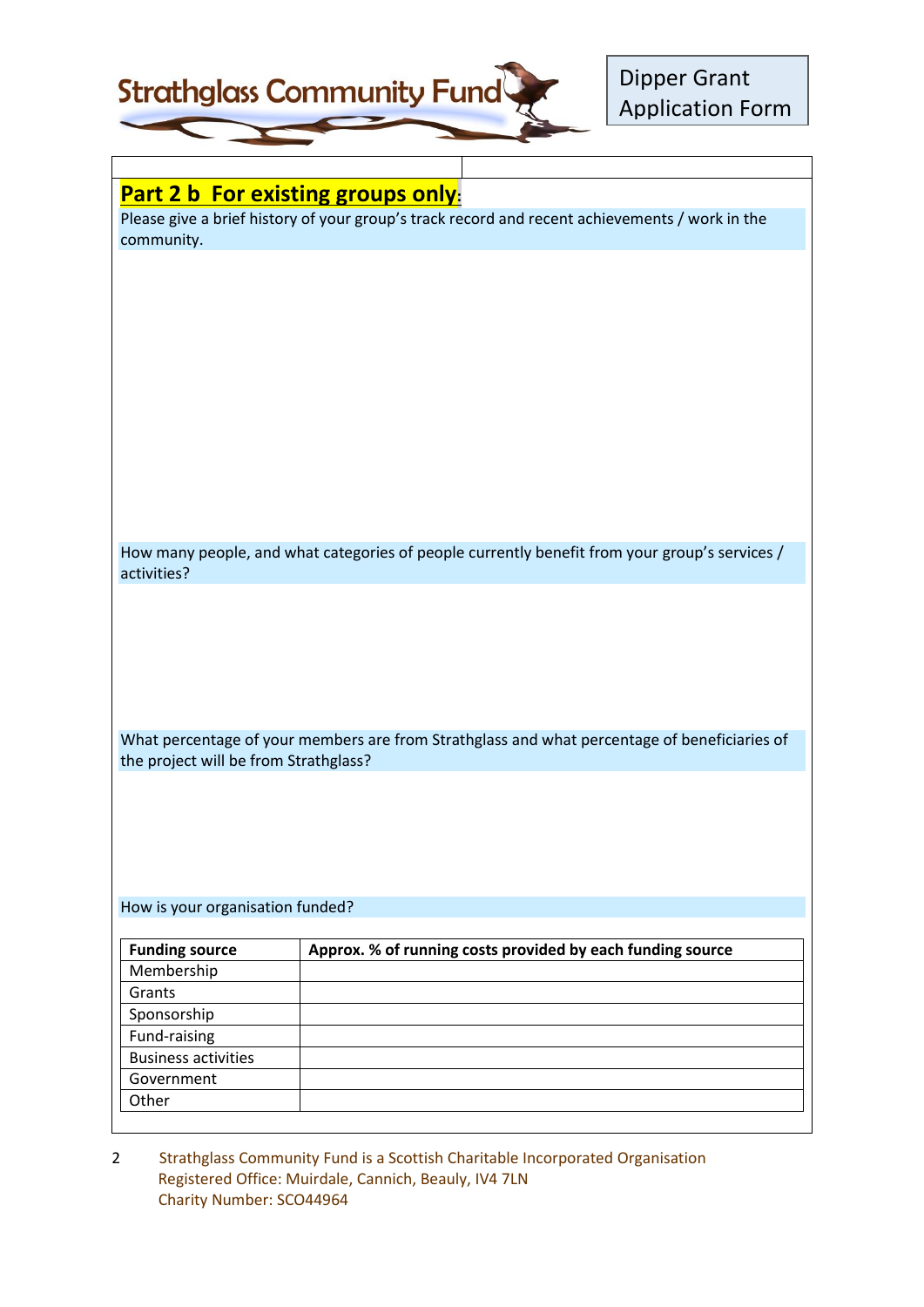

| Part 2 c For start-up groups only:                                                                      |
|---------------------------------------------------------------------------------------------------------|
| Please give a brief description of how you identified the need for your proposed group or project.      |
|                                                                                                         |
|                                                                                                         |
|                                                                                                         |
|                                                                                                         |
|                                                                                                         |
|                                                                                                         |
|                                                                                                         |
|                                                                                                         |
| How many people, and what categories of people will benefit from your proposed new group or<br>project? |
|                                                                                                         |
|                                                                                                         |
|                                                                                                         |
|                                                                                                         |
| What percentage of your members are from Strathglass and what percentage of beneficiaries of            |
| the project will be from Strathglass?                                                                   |
|                                                                                                         |
|                                                                                                         |
|                                                                                                         |
|                                                                                                         |
| Will the group continue after this particular project is completed?                                     |
| If so, how will you fund your future activities?                                                        |
|                                                                                                         |
|                                                                                                         |
|                                                                                                         |
|                                                                                                         |
|                                                                                                         |
|                                                                                                         |
|                                                                                                         |
|                                                                                                         |
|                                                                                                         |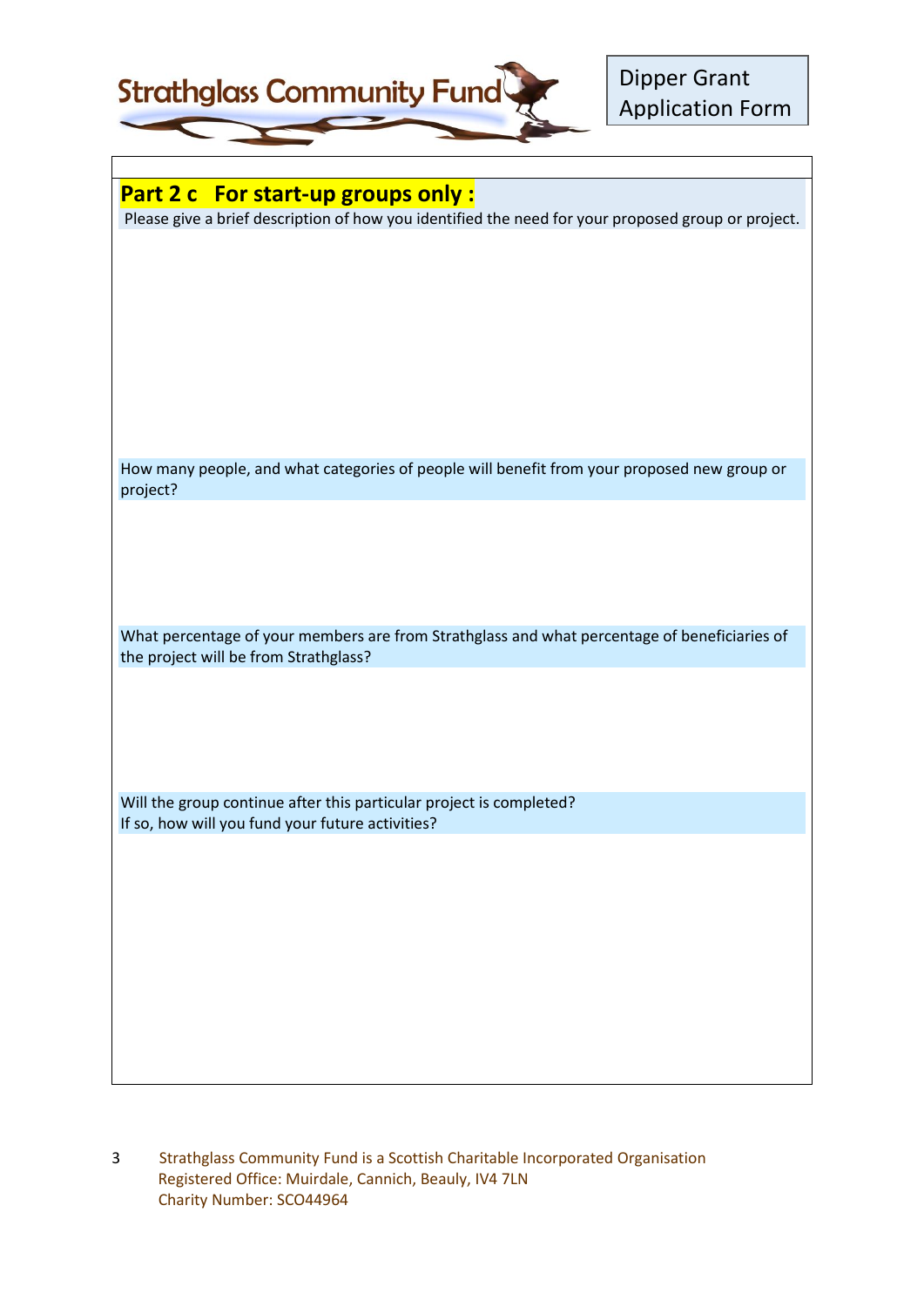

## **Part 3. Your Project / Proposal**

Describe the project for which you require a grant. What services or activities do you want to provide? If you are applying for general running costs or salary costs please give details about the job description for the salary or a breakdown of costs which make up the overall running costs budget.

If this is a new project/service please explain why you have decided it is needed. Do you have the expertise within your existing group or will you bring in new staff or contractors? If so, who do you intend to employ to do the work?

How will people find out about your project and how will you engage your target audience in the project?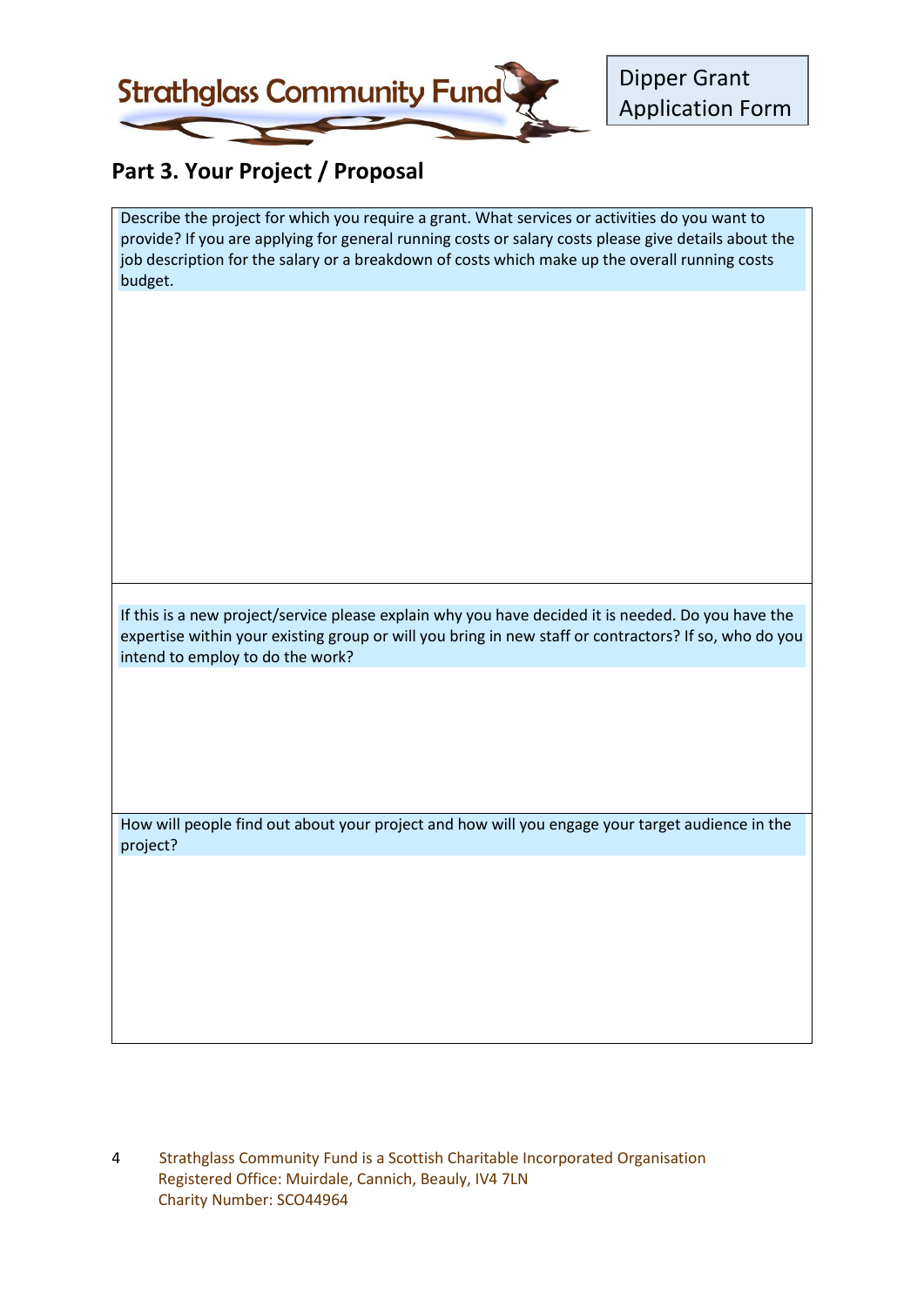

## **Part 4. Your Funding Requirements**

| What is the total cost of your project?         |  |
|-------------------------------------------------|--|
| (please also enclose a separate detailed budget |  |
| breakdown)                                      |  |
| What is the total amount of funds you have      |  |
| secured to date?                                |  |
| Which other organisations have you applied to,  |  |
| and for how much funding?                       |  |
|                                                 |  |
|                                                 |  |
| How much grant are you requesting from SCF?     |  |
| Note: Please check with SCF for details of the  |  |
| current level of funding available              |  |
| When will you require the funds from SCF?       |  |
| (Note 1: you can apply for running costs for    |  |
| more than one year.                             |  |
| Note 2. A grant needs to be spent within one    |  |
| year of being received into your account.       |  |
| Note 3. You can ask for a delayed award whilst  |  |
| you secure additional funds or agreements etc.) |  |
|                                                 |  |

#### **Part 5. Measuring Success**



Note: you will be asked to supply photographs, receipts and a letter to explain how your grant was used, within one year of receiving your grant, in order to support SCF's governance as an accountable charity.